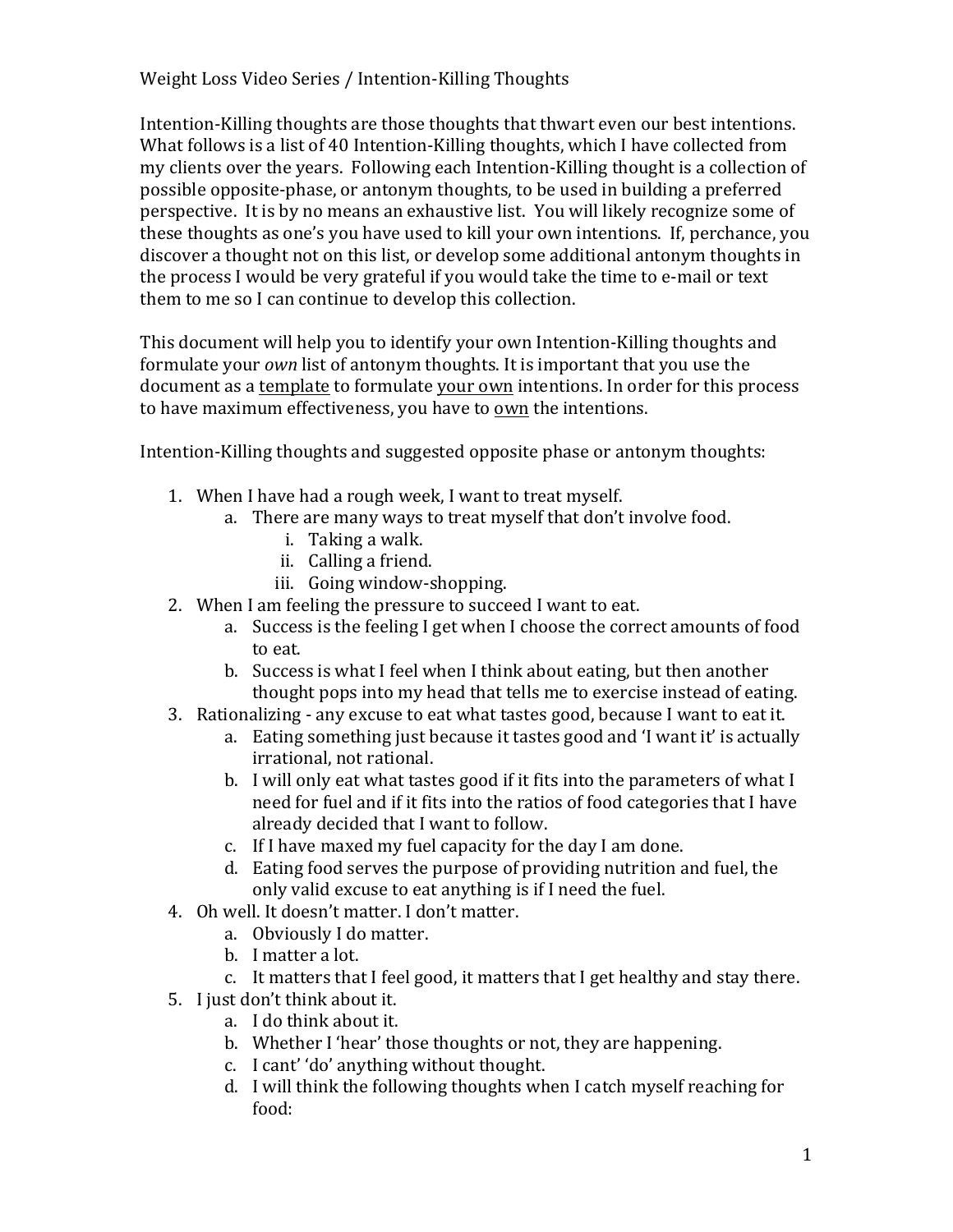- i. If this is not for fuel, turn around and walk away.
- ii. If I have eaten my limit, I am done.
- iii. Food is only pleasurable if it is within my fuel limits for the day.
- 6. When I am stressed I eat.
	- a. When I am stressed I exercise.
	- b. When I am stressed I listen to music.
	- c. When I am stressed I grab my journal and identify my anxious thoughts and restructure my perspective to 'think' my stress away.
	- d. When I am stressed I meditate, do some voga, say a prayer.
- 7. When I'm tired, I say *it's okay, go ahead and eat*.
	- a. Tired is really the best time to not eat.
	- b. When I am tired eating only makes me more tired.
	- c. I need to 'wake myself up' first, and then decide if I should eat.
		- i. I should take a jog.
		- ii. Take a shower.
		- iii. Take a nap.
- 8. When I think about exercising I say I'm too tired, I'll do it later.
	- a. The very best thing I can do when I am tired is exercise.
	- b. Exercise now, rest later.
- 9. I really thought that last time I lost weight it was for good. Now here I am this time even heavier. I get depressed. I just want to give up.
	- a. I did it before, I can do it again.
	- b. I will nail it down this time.
	- c. I have learned my lesson this time is the last time.
- 10. It is the weekend, so it doesn't matter.
	- a. Every day matters.
	- b. Weekends are a time to really put the 'topper' on a great week.
	- c. Weekends are the best time to enjoy self-discipline.
	- d. Self-discipline smokes a belly ache or hangover.
- 11. You have done well all week, live a little bit.
	- a. Living is not eating, eating is something we do to stay alive.
	- b. Eating to stay alive can be enjoyable, of course, but eating is only fun if it falls within the right quantities.
- 12. Those chips are whole-grain so it's okay.
	- a. Obviously whole-grain chips have calories.
	- b. The best food on the planet still has calories.
	- c. Over-fueling is over-fueling, regardless of how 'good' the food is for you.
- 13. I really don't care.
	- a. Seriously? Of course I care.
	- b. I should care, it is my body, the only one I will every get.
	- c. I have a lot of years left in this body, I want them to be the best they can be.
	- d. I want to live a long healthy life. I know that if I don't get this corrected, that is not likely.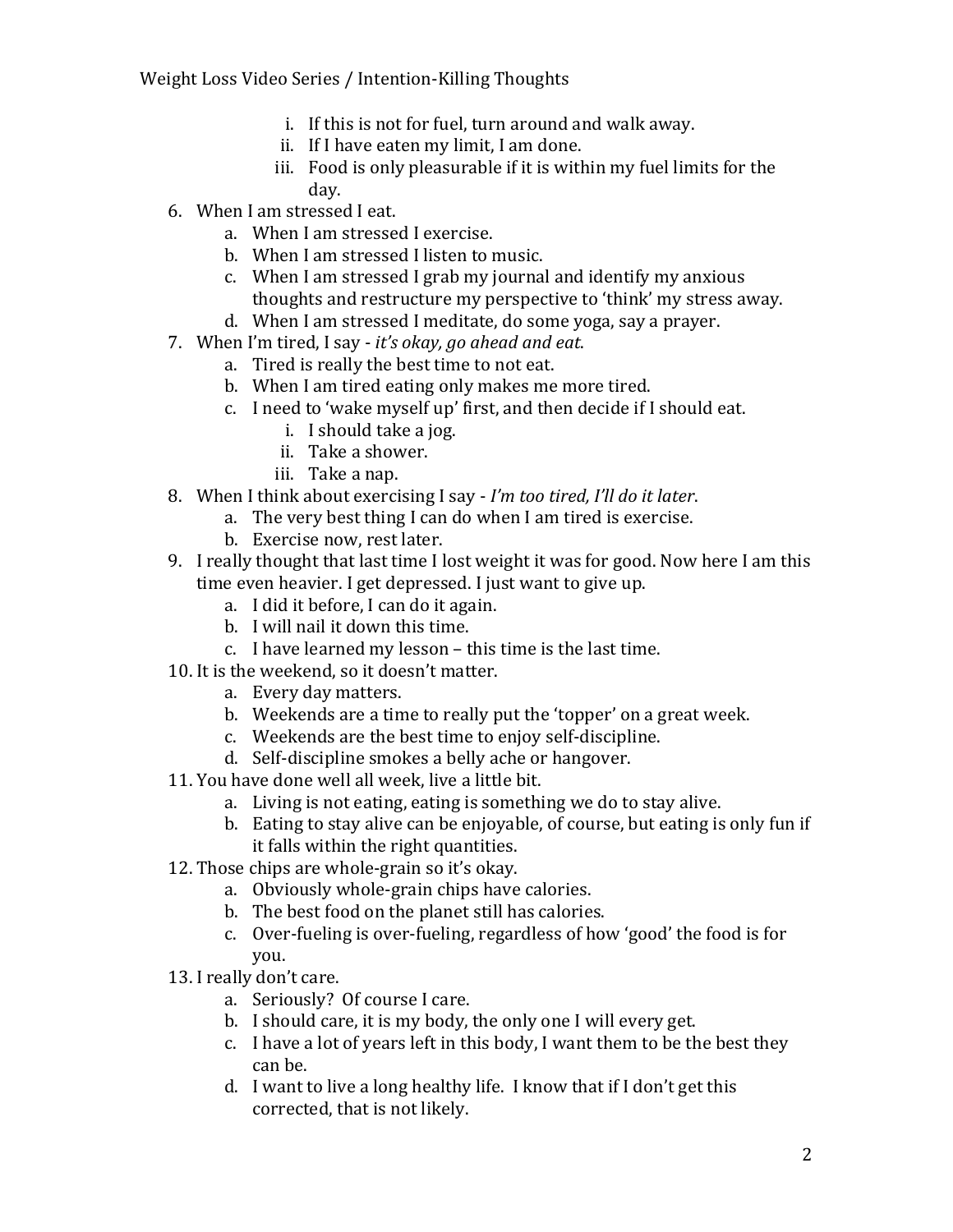- e. I don't want insulin resistance or diabetes to be a part of my life.
- f. I want to feel better.
- g. I want to look better.
- h. I want to have more self-confidence.
- i. I want to have a positive impact on my relationship.
- j. I want to have more energy.
- 14. I can't figure out why I think it doesn't matter.
	- a. Really no need to figure out 'why' my brain tries to convince me it doesn't matter.
	- b. Physics tells me the reason is because I have simply thought *that* thought too often.
	- c. It does matter period! I want *this* thought to dominate my thinking.
- 15. I feel the world is out to get me and I just can't win.
	- a. It may be true that food manufacturers, marketers and grocery stores have capitalized on fostering poor eating habits, but that doesn't control my choices - I control my choices.
	- b. Not only can I win, I will win I am winning right now, as a matter of fact.
		- i. I am doing something about it that is winning.
		- ii. I am, as we speak, re-training my brain to think as a winner thinks.
- 16. I feel the distinct feeling of being deprived.
	- a. The only time I am truly deprived is if I deprive myself of the opportunity to eat *as* I should and *what* I should.
	- b. Over-eating deprives me of feeling confident and powerful
	- c. The only thing I am depriving myself of is feeling good.
		- i. "I feel so much better when I don't eat so much junk food."
		- ii. "Food is to be enjoyed, but in planned, controlled portions."
		- iii. "I will enjoy what I am going to eat, and not feel deprived."
		- iv. "The only thing I will be 'deprived' of is that 'icky feeling' of eating so much junk."
- 17. I just can't tolerate this craving anymore I have to give in.
	- a. I have far greater capacity to tolerate this craving than I could ever imagine.
	- b. Tolerating a craving, sitting and feeling the hunger, is actually something I can view as a great feeling.
	- c. In that moment I am actually burning fat.
- 18. This one time won't really matter.
	- a. Each and every time matters.
	- b. There is no such thing as 'doesn't matter'.
	- c. There is no such thing as 'one time'.
	- d. There is only 'this time' and 'this time' matters.
- 19. Life is too short. I could hit by a bus tomorrow.
	- a. If, God forbid, I do get hit by a bus tomorrow, I want to exit this life feeling confident and powerful, knowing that I executed my plan and held strong.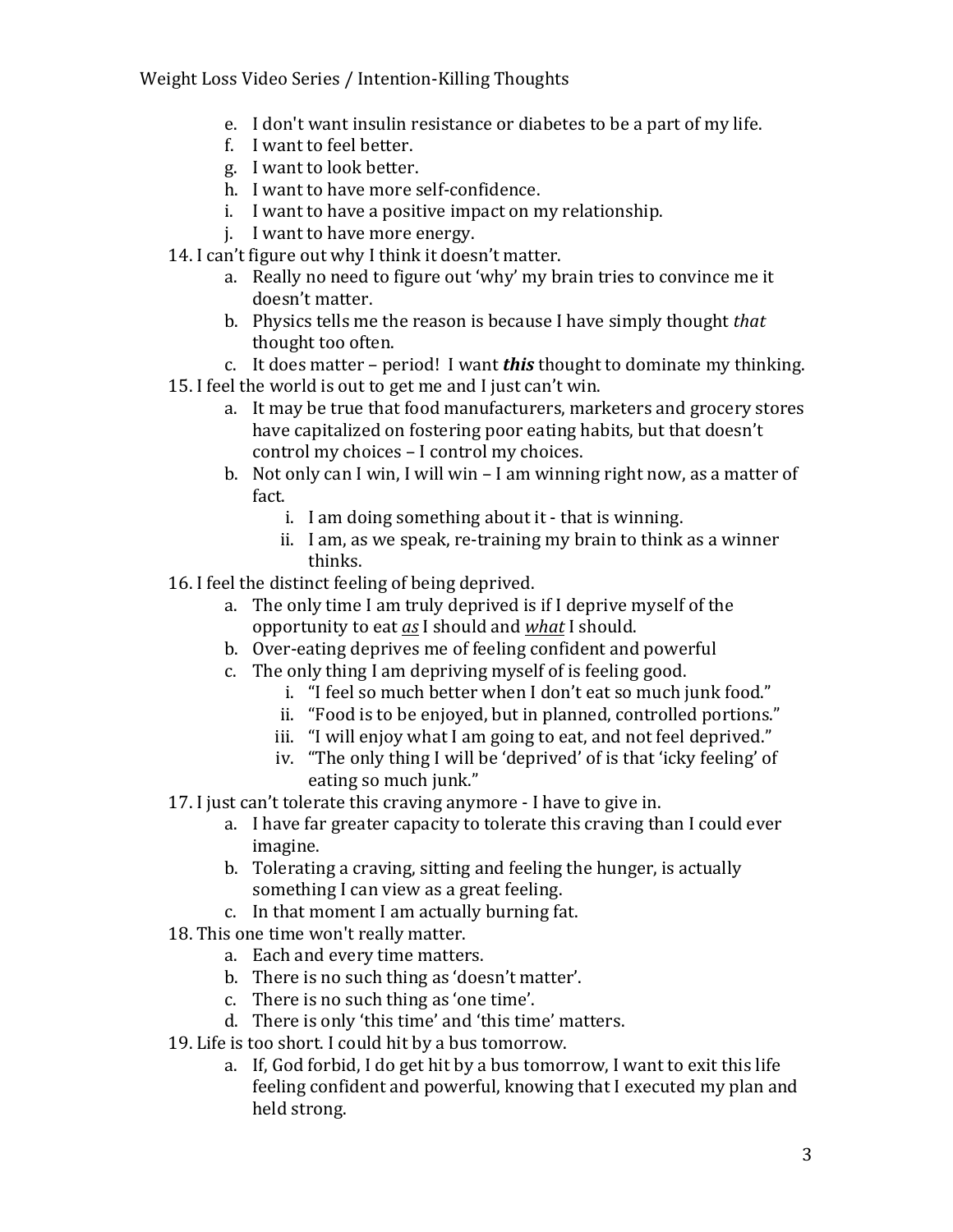- 20. I can't help that I'm short on time, and there are only so many choices -- I am forced to hit the drive-thru.
	- a. There is nothing in my life the deserves more 'time' than taking care of myself.
	- b. I always have time for making healthy choices.
	- c. This is my priority.
- 21. I am enjoying my time at a nice restaurant with my friends -- let loose and enjoy!
	- a. Enjoyment really only happens when it is controlled and fits within finely tuned parameters.
	- b. Then, and only then, is it truly enjoyment.
	- c. Letting loose is really not enjoyment at all.
	- d. Letting loose is really miserable compared to hanging tight.
- 22. No one can make good choices 100% of the time.
	- a. I will make good choices 95% if the time.
	- b. Since I am not positive that the last 95 choices have been good, I can't afford to take the chance.
	- c. I will make this choice good and start doing the math.
- 23. I'm going to work out tonight I'll burn this off.
	- a. A workout tonight gives me a great opportunity to put those calories 'in the bank'.
	- b. Burning extra calories means burning extra fat.
	- c. Rather than eating more, I want to close my eyes and visualize myself as 'one workout smaller', which is what I will be after tonight.
- 24. When I am bored I like to eat, eating is something to do.
	- a. Boredom should never be a reason to eat.
	- b. Eating should never be the remedy for boredom.
	- c. There are a million things I can do when I am bored that don't involve food.
- 25. Food is exciting, enjoyable, fun, relaxing.
	- a. Food is fuel. Only to be enjoyed but I am truly needing fuel.
	- b. Food beyond what I need for fuel is not enjoyable.
	- c. Eating is fun, enjoyable and exciting only if what I am eating lies within the parameters of what I need for fuel.
	- d. I am going to enjoy reading some good books.
- 26. Hunger Is uncomfortable  $-$  I need to get rid of it when I feel it.
	- a. Hunger is a good thing.
	- b. Hunger means I am burning  $fat in this moment$ .
	- c. I am only going to eat to sustain energy, I am often 'feeling hungry' when I am not in need of sustaining energy.
	- d. I'm going to go hiking and fishing.
	- e. Physical exercise feeds my soul.
	- f. Playing a board game together with family is something that I want to consume.
	- g. We are consumers when we buy a TV or a dishwasher. So we can be a consumer of the feeling of being focused and self-disciplined.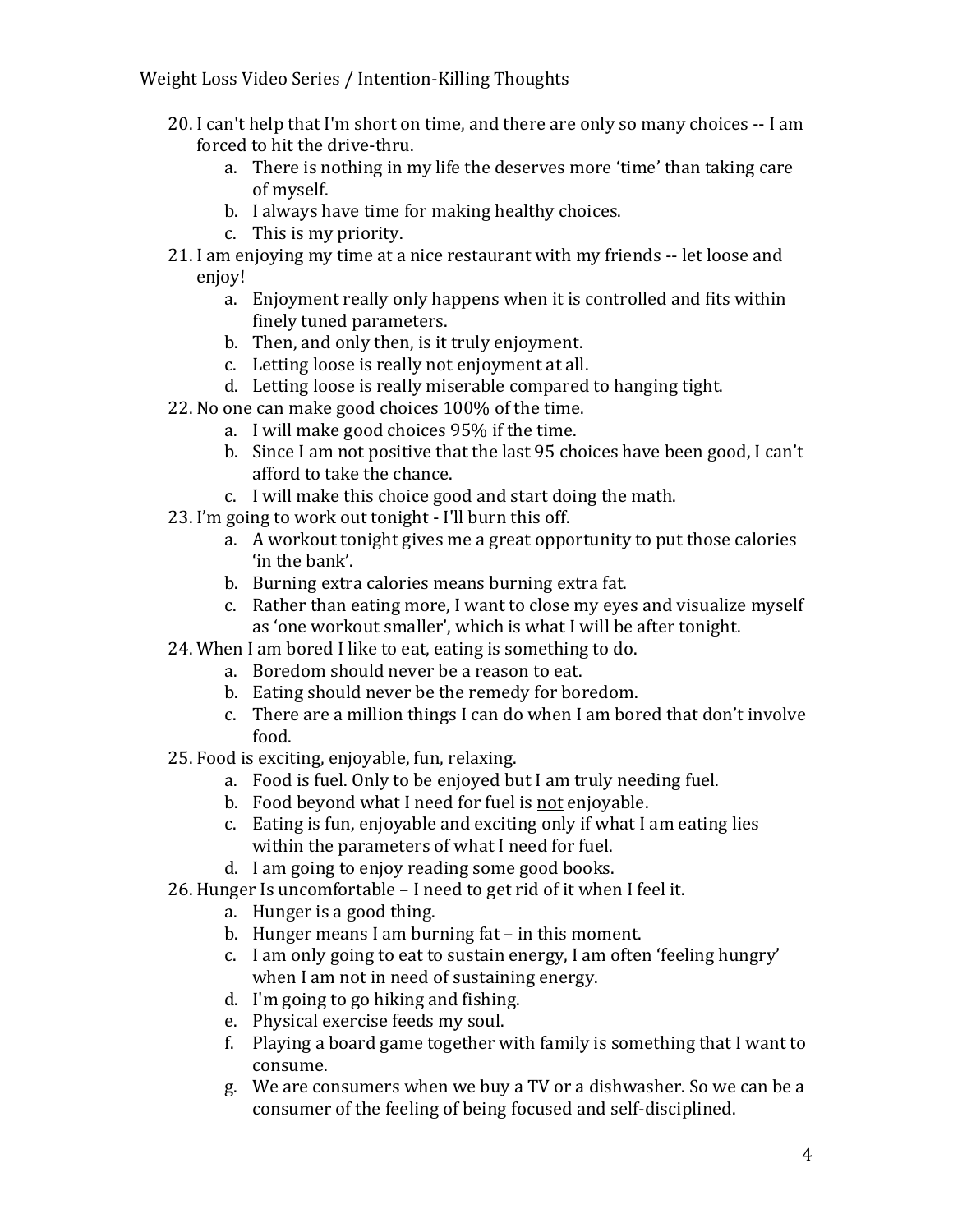- 27. This (eating a donut) won't matter
	- a. Yes it will, one small thing will make a big difference
	- b. The small things do make major differences
- 28. I already blew it, I might as well keep right on eating.
	- a. If I have 'blown it', that is a reason to stop right then, I still have the rest of the day to stay on track.
	- b. I will start fresh now. Salvage the rest of my day.
	- c. One mistake is only one mistake.
- 29. I will do this tomorrow.
	- a. Tomorrow never comes.
	- b. No time like the present.
- 30. I am just a failure. What's wrong with me? What is the point in even doing this?
	- a. There is absolutely nothing wrong with me.
	- b. This is just my brain, doing what I have programmed it to do.
	- c. I am re-writing that program. It will take a bit, but I am doing it.
	- d. The point is that I want to think correctly.
- 31. I am hungry, I need to eat.
	- a. When I feel that sense of hunger I want to remind myself that that's just my brain telling me that I am now burning fat, which is actually something that I want to do.
		- i. I am experiencing a desire, but it is not time to eat right now.
		- ii. The hunger I am experiencing is a quite good thing, it tells me I am burning body fat.
		- iii. I am looking forward to making dinner, experiencing the pleasures of seeing and smelling the food I will be preparing, and sitting down with my kids to enjoy a healthy portion of the wonderful foods I am going to make.
		- iv. Waiting until then only enhances the pleasure of what I will enjoy when I eat dinner.
		- v. What I am feeling right now is only a desire to taste, not a need for fuel.
		- vi. Delaying my desire to taste, and enjoying that with my kids, after I have enhanced the desire by waiting and cooking will be pleasurable and powerful.
		- vii. I will feel so good about carrying out my plan in this fashion.
		- viii. I do not want to put myself in the position of having already cashed out my calories for the day and smelling the great foods I will be cooking for my family – knowing I am done for the day.
- 32. I have a headache, I need something to eat.
	- a. Food cannot stop a headache. Therefore whether I eat or not isn't going to matter when it comes to headaches. If it's really not connected to food. There is very likely no physiological reason for me to eat at those times.
- 33. I don't have time to fix something healthy to eat.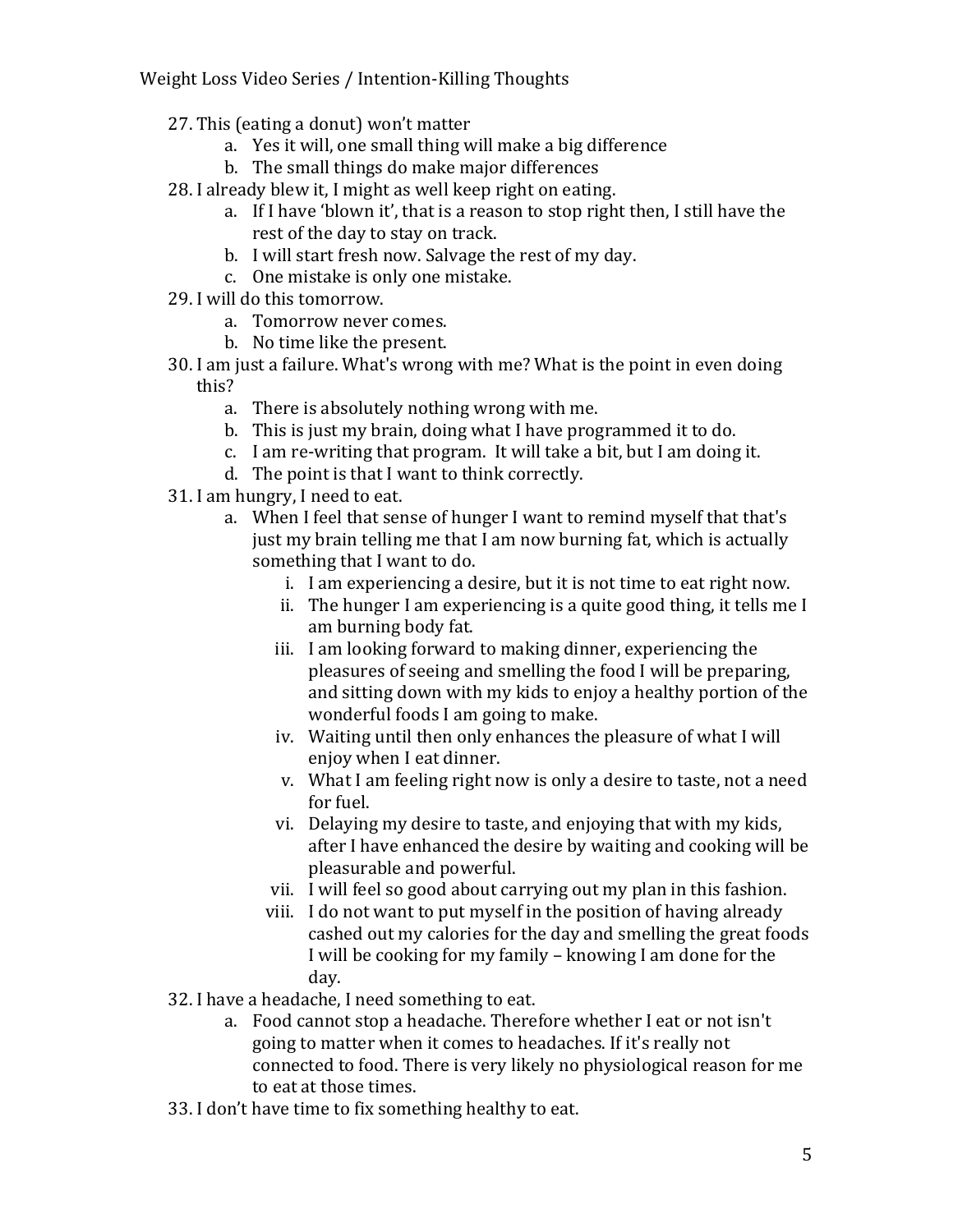- a. I don't have the time to injure my body.
- b. I don't have the time to go find new 'fat' clothes.
- c. It will take infinitely more time to manage my diabetes if I don't take the time now to eat healthy.
- 34. It is too hard to weigh, measure, and count calories. It is too hard to cook healthy food?
	- a. Really? Harder than what?
	- b. Harder than loading my body up with crap?
	- c. Harder than carrying an extra 40 lbs around, all day, every day?
	- d. Harder than feeling tired and sluggish all day?
	- e. Harder than trying to buy clothes that fit?
	- f. Harder than looking in the mirror every day?
	- g. Harder than wearing a bathing suit in public, or not participating in swimming because I am too embarrassed to?
	- h. Harder than treating diabetes or heart problems?
	- i. Harder than having to ride in a scooter because I can't walk?
- 35. It's not worth the effort.
	- a. Really?
	- b. Not worth the tears I have shed looking in the mirror and seeing the flab?
	- c. Not worth avoiding the time I spend in the store trying to find something that hides the fat?
	- d. Not worth avoiding the sick feeling I feel when I over-eat?
	- e. Not worth the awesome feeling I would feel wearing those 'skinny jeans' in my closet?
	- f. Not worth how amazing it will feel to wear a swimsuit with confidence?
	- g. Not worth the marvelous feeling of running up 3 flights of stairs without collapsing?
- 36. How am I going to enjoy just one cookie? I need more than one to enjoy it. One cookie would be lame.
	- a. Eating one cookie and enjoying it would be awesome!!
- 37. "If I eat too few calories my body will freak out and start storing fat instead of burning fat. So I should eat this so that I keep burning fat.
	- a. Really?
	- b. Eating more never helps me to burn fat never.
	- c. That is completely against the laws of physics.
- 38. I've been exercising a lot lately. Restricting calories might be too harsh for my body to handle right now. And I wouldn't want to stress out my body. After all...I am trying to be healthy."
	- a. Restricting calories is the only physiological way to lose weight, (if you don't count liposuction.)
- 39. I can work this off tomorrow.
	- a. Today is when I take care of this, right now  $-$  by walking away.
- 40. I can't turn down free food.